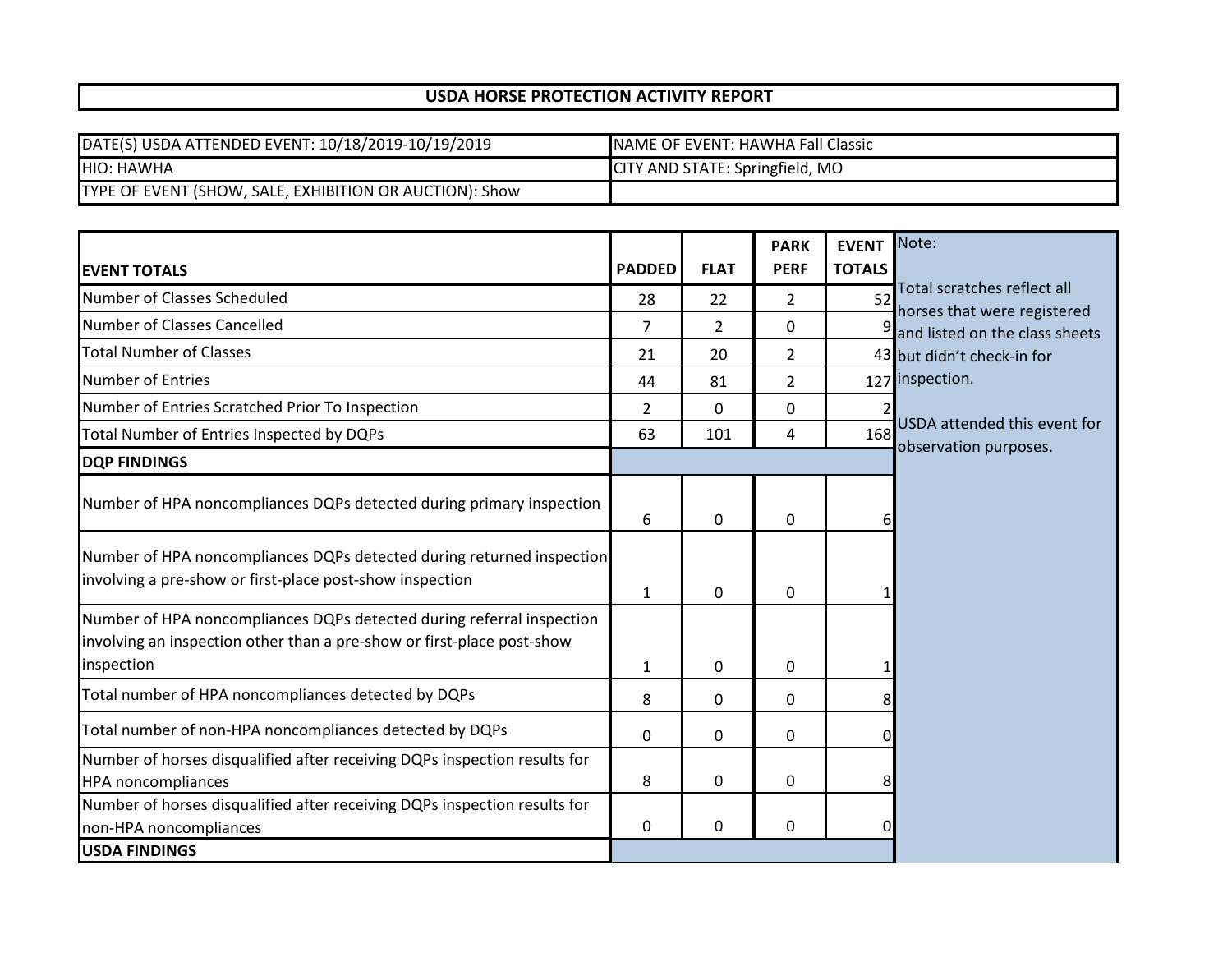| Number Pre-show Entries USDA VMOs Inspected                                                                                                            | 23 | 4 | 2            | 29 |
|--------------------------------------------------------------------------------------------------------------------------------------------------------|----|---|--------------|----|
| Number Post-show Entries USDA VMOs Inspected                                                                                                           | 6  | 0 |              |    |
| Total Number of Entries USDA VMOs Inspected                                                                                                            | 29 | 4 | 3            | 36 |
| Number of HPA noncompliances detected by USDA VMOs and returned to<br>DQPs involving a pre-show or first-place post-show inspection                    | 7  | 0 | $\mathbf{1}$ |    |
| Number of HPA noncompliances detected by USDA VMOs and referred to                                                                                     |    |   |              |    |
| DQPs involving an inspection other than a pre-show or first-place post-<br>show inspection<br>Total number of HPA noncompliances detected by USDA VMOs |    | 0 | 0            |    |
| Number of HPA noncompliances referred by USDA VMOs to Show<br>Management for disqualification                                                          |    |   |              |    |
| Number of horses disqualified by Show Management after receiving USDA<br><b>VMOs inspection results</b>                                                |    |   |              |    |
| <b>MANAGEMENT ACTION</b>                                                                                                                               |    |   |              |    |
| Total Number of Horses Disqualified by Show Management for HPA<br>noncompliances                                                                       | 8  | 0 | 0            |    |
| Total Number of Horses Disqualified by Show Management for non-HPA<br>noncompliances                                                                   | 0  | 0 | 0            |    |
| Total Number of Horses Disqualified by Show Management                                                                                                 | 8  | 0 | 0            | 81 |

|                                            |               |             | <b>PARK</b> | <b>EVENT</b>  |
|--------------------------------------------|---------------|-------------|-------------|---------------|
| HPA NONCOMPLIANCE BREAK DOWN (DQP PRESHOW) | <b>PADDED</b> | <b>FLAT</b> | <b>PERF</b> | <b>TOTALS</b> |
| Bilateral                                  |               |             | O           | OI            |
| Unilateral                                 |               | ი           | O           |               |
| <b>Scar Rule</b>                           |               |             | 0           | ΩI            |
| <b>Prohibited Substance</b>                |               |             |             |               |
| <b>Action Devices</b>                      |               |             | 0           | ΩI            |
| Heel/Toe                                   |               | 0           | 0           | ΩI            |
| <b>50% Rule</b>                            |               | 0           | ი           | ΩI            |
| <b>High Band</b>                           |               |             | O           | ΩI            |
| Other HPA noncompliance - Please Specify:  |               |             |             |               |
| NON HPA noncompliance - Please Specify:    |               | 0           | O           | ΟI            |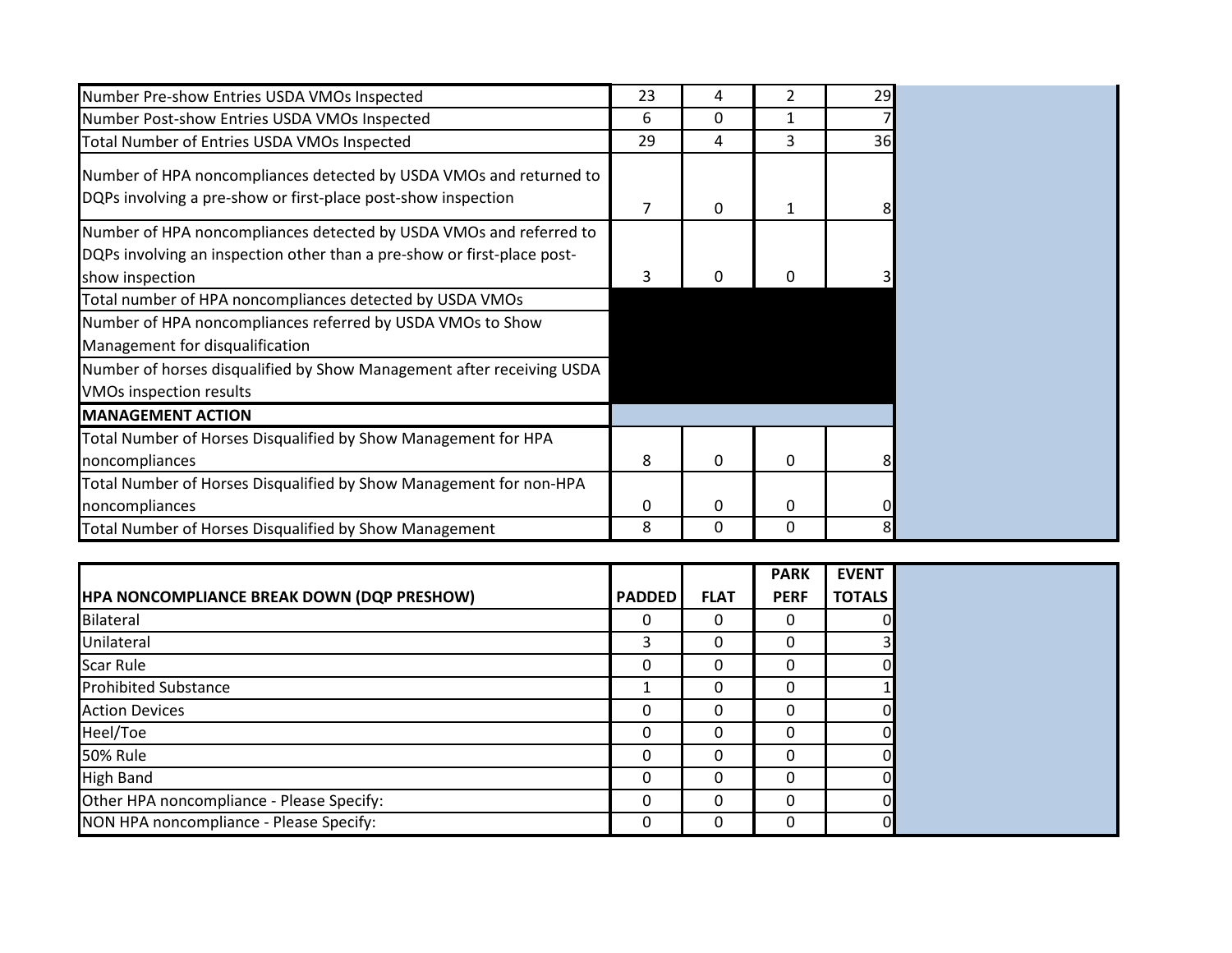|                                                        |               |             | <b>PARK</b> | <b>EVENT</b>  |
|--------------------------------------------------------|---------------|-------------|-------------|---------------|
| <b>HPA NONCOMPLIANCE BREAK DOWN (DQP POSTSHOW)</b>     | <b>PADDED</b> | <b>FLAT</b> | <b>PERF</b> | <b>TOTALS</b> |
| Bilateral                                              |               | 0           | 0           | OI            |
| Unilateral                                             |               | 0           | 0           |               |
| <b>Scar Rule</b>                                       |               | 0           | 0           | ΩI            |
| <b>Prohibited Substance</b>                            |               | Ο           | 0           | ΩI            |
| <b>Action Devices</b>                                  |               | Ο           | 0           | ΩI            |
| Heel/Toe                                               |               | 0           | 0           | ΩI            |
| <b>50% Rule</b>                                        |               | 0           | 0           | ΩI            |
| <b>High Band</b>                                       |               | 0           | 0           | ΩI            |
| Other HPA noncompliance - Please Specify: inflammation |               | 0           | 0           |               |
| NON HPA noncompliance - Please Specify:                |               | 0           | 0           | 01            |

|                                                   |               |             | <b>PARK</b> | <b>EVENT</b>  |
|---------------------------------------------------|---------------|-------------|-------------|---------------|
| <b>HPA NONCOMPLIANCE BREAK DOWN (VMO PRESHOW)</b> | <b>PADDED</b> | <b>FLAT</b> | <b>PERF</b> | <b>TOTALS</b> |
| Bilateral                                         |               |             |             |               |
| Unilateral                                        |               |             |             |               |
| <b>Scar Rule</b>                                  |               |             |             |               |
| <b>Prohibited Substance</b>                       |               |             |             |               |
| <b>Action Devices</b>                             |               |             |             |               |
| Heel/Toe                                          |               |             |             |               |
| <b>50% Rule</b>                                   |               |             |             |               |
| <b>High Band</b>                                  |               |             |             |               |
| Other HPA noncompliance - Please Specify:         |               |             |             |               |

|                                                    |               |             | <b>PARK</b> | <b>EVENT</b>  |
|----------------------------------------------------|---------------|-------------|-------------|---------------|
| <b>HPA NONCOMPLIANCE BREAK DOWN (VMO POSTSHOW)</b> | <b>PADDED</b> | <b>FLAT</b> | <b>PERF</b> | <b>TOTALS</b> |
| Bilateral                                          |               |             |             |               |
| Unilateral                                         |               |             |             |               |
| <b>Scar Rule</b>                                   |               |             |             |               |
| <b>Prohibited Substance</b>                        |               |             |             |               |
| <b>Action Devices</b>                              |               |             |             |               |
| Heel/Toe                                           |               |             |             |               |
| <b>50% Rule</b>                                    |               |             |             |               |